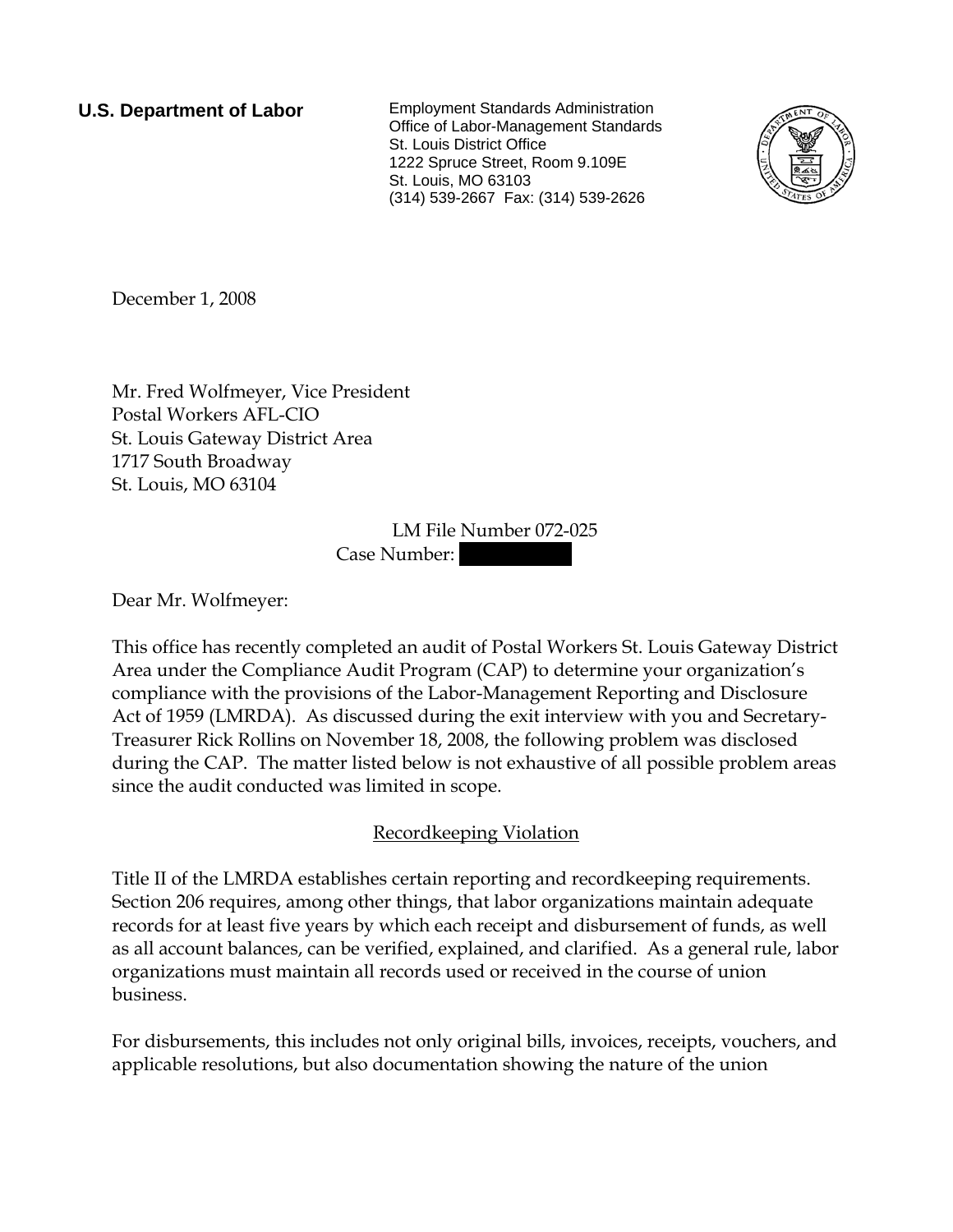Mr. Fred Wolfmeyer December 1, 2008 Page 2 of 3

business requiring the disbursement, the goods or services received, and the identity of the recipient(s) of the goods or services. In most instances, this documentation requirement can be satisfied with a sufficiently descriptive expense receipt or invoice. If an expense receipt is not sufficiently descriptive, a union officer or employee should write a note on it providing the additional information. For money it receives, the labor organization must keep at least one record showing the date, amount, purpose, and source of that money. The labor organization must also retain bank records for all accounts.

The audit of the Postal Workers St. Louis Gateway District Area's 2007 records revealed the following recordkeeping violation:

Credit Card Expenses

The Postal Workers St. Louis Gateway District Area did not retain adequate documentation for credit card expenses incurred totaling at least \$979.57. For example, there were no backup records to support a January 4, 2007 charge of \$24.18 to Subway; a March 17, 2007 charge of \$336.87 to Limousine of Chicago; and a June 15, 2007 charge of \$134.64 to The St. Louis Framery.

As previously noted above, labor organizations must retain original receipts, bills, and vouchers for all disbursements. The president and treasurer (or corresponding principal officers) of your union, who are required to sign your union's LM report, are responsible for properly maintaining union records.

Based on your assurance that the Postal Workers St. Louis Gateway District Area will retain adequate documentation in the future, OLMS will take no further enforcement action at this time regarding the above violation.

I want to extend my personal appreciation to Postal Workers St. Louis Gateway District Area for the cooperation and courtesy extended during this compliance audit. I strongly recommend that you make sure this letter and the compliance assistance materials provided to you are passed on to future officers. If we can provide any additional assistance, please do not hesitate to call.

Sincerely,